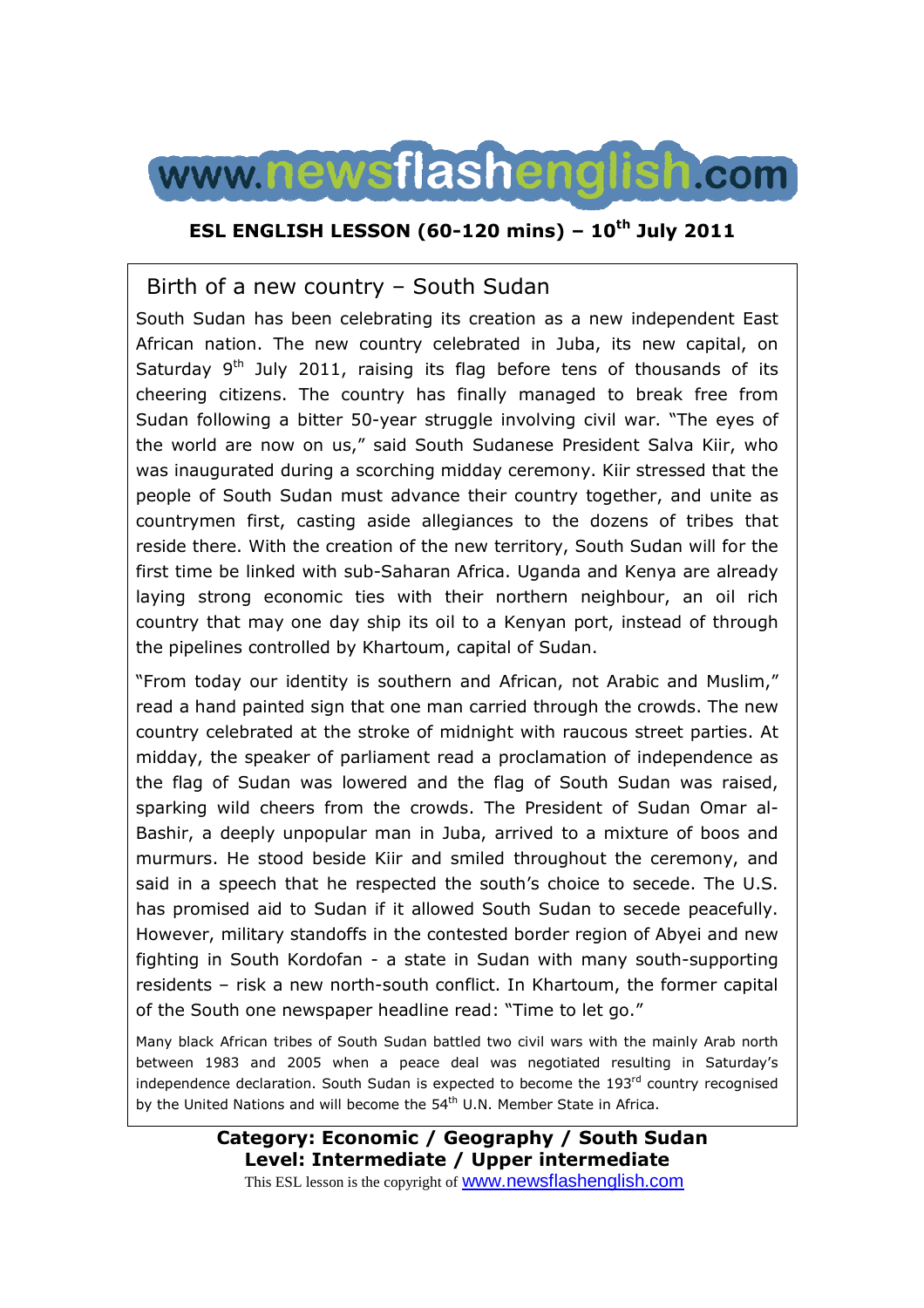# **EXERCISES**

1. Sudan: Briefly, what three things do you know about Sudan? Go round the room swapping details.

2. South Sudan: Briefly, what three things do you know about South Sudan? Go round the room swapping details.

3. Dictation: The teacher will read four to six lines of the article slowly and clearly. Students will write down what they hear. The teacher will repeat the passage slowly again. Self-correct your work from page one - filling in spaces and correcting mistakes. Be honest with yourself on the number of errors. Advise the teacher of your total number of errors. Less than five is very good. Ten is acceptable. Any more is room for improvement! More than twenty - you need to do some work!

4. Reading: The students should now read the article aloud, swapping readers every paragraph.

5. Vocabulary: Students should now look through the article and underline any vocabulary they do not know. Look in dictionaries. Discuss and help each other out. The teacher will go through and explain any unknown words or phrases.

6. The article: Students should look through the article with the teacher.

- a) What is the article about?
- b) What do you think about the article?

7. Geography: South Sudan: Where is South Sudan? What is its capital? What countries surround it? Draw a map on the board then **look on Google maps** to help you.

8. Let's think! Think of five things about South Sudan. Then add five possible economic issues. Write them below. Explain to your partner why you chose these.

| Five things about South Sudan | Five possible economic issues |
|-------------------------------|-------------------------------|
|                               |                               |
|                               |                               |
|                               |                               |
|                               |                               |
|                               |                               |

**The teacher** will choose some pairs to discuss their findings in front of the class.

9 . Let's think! In pairs. On the board write as many words as you can to do with *South Sudan*. *One-two minutes.* Compare with other teams. Using your words compile a short dialogue together.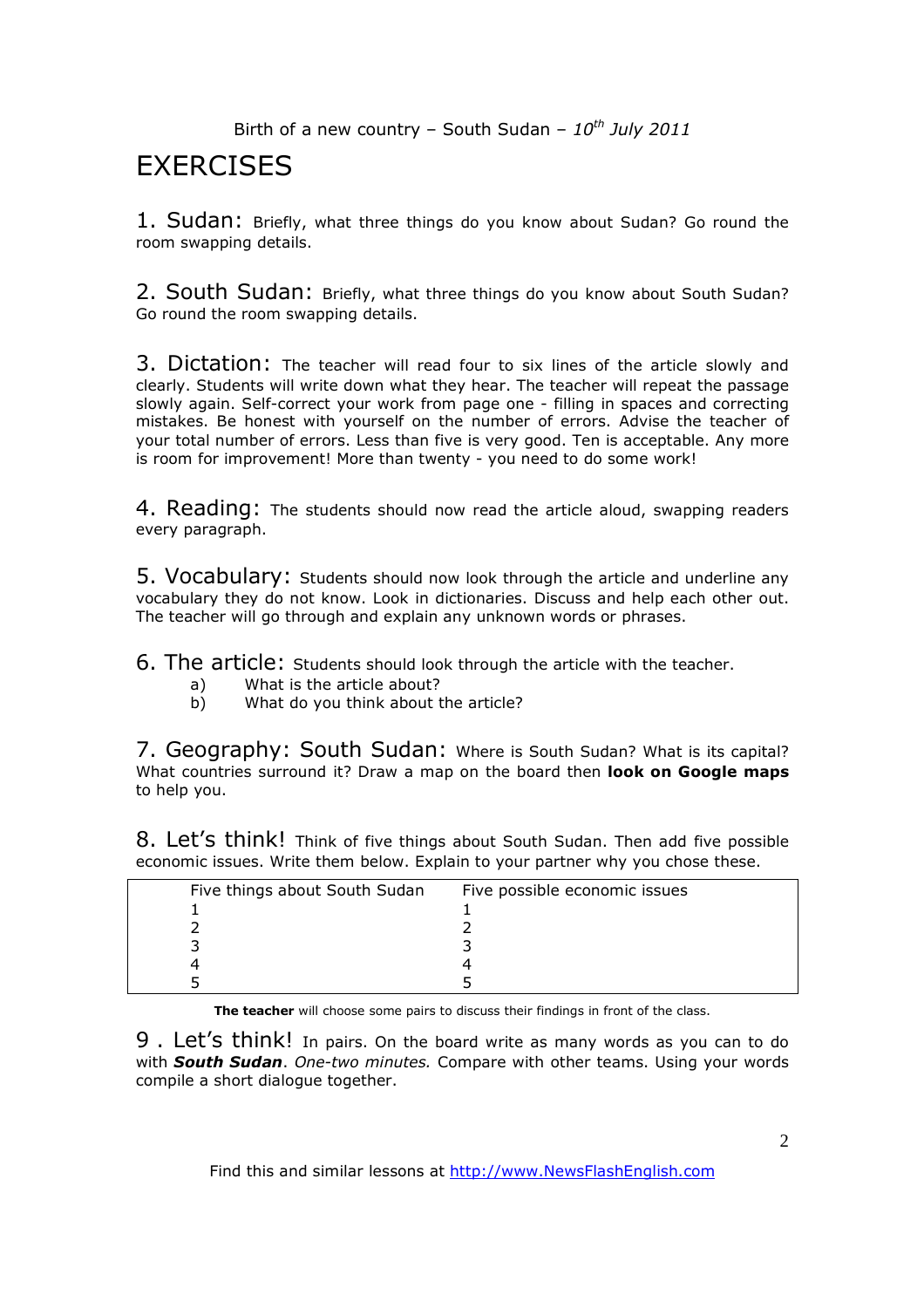10. Let's roleplay 1: BBC Africa: *In pairs.* You are in the BBC Africa studio. One of you is the presenter; the other student is the guest. Today's interview is: *South Sudan*. The guest has just returned from a holiday in South Sudan. Describe what you saw. (Imagine!) *5 minutes.* 

11. Let's roleplay 2: BBC Africa: In pairs/groups. One of you is the interviewer. The others are one of the following people. You are in the *BBC Africa*  radio studio in London. Today's interview is about: *South Sudan.* 

| 1 A Sudanese government spokesperson | 3 An economic journalist     |
|--------------------------------------|------------------------------|
| 2 A villager from South Sudan        | 4 A soldier from South Sudan |

**The teacher** will choose some pairs to roleplay their interview in front of the class.

12. Let's think! Think of five East African countries. Then add five other African countries. Write them below. Explain to your partner why you chose these.

| Five East African countries | Five other African countries |  |
|-----------------------------|------------------------------|--|
|                             |                              |  |
|                             |                              |  |
|                             |                              |  |
|                             |                              |  |
|                             |                              |  |

**The teacher** will choose some pairs to discuss their findings in front of the class.

13. Let's do 'The Article Quiz': Have the students quiz each other in pairs. They score a point for each correct answer and half a point each time they have to look at the article for help. See who can get the highest score!

### **Student A**

- 1) Name the new country.
- 2) Name the new President of the new country.
- 3) Name the capital of Sudan.
- 4) Name the President of Sudan.
- 5) Name two of the new country's neighbouring countries. **Student B**
- 1) What happened at midnight?
- 2) What happened at midday?
- 3) What has been happening for 50 years?
- 4) What is at stake?<br>5) What is being con
- What is being contested?

14. Let's write an e-mail: Write and send a 200 word e-mail to your teacher about: **South Sudan**. Your e-mail can be read out in class.

15. Sentence starters: Finish these sentence starters. Correct your mistakes. Compare what other people have written.

- a) South Sudan **Exercise Summary Section** Section 2014 12:38:38
- b) Juba \_\_\_\_\_\_\_\_\_\_\_\_\_\_\_\_\_\_\_\_\_\_\_\_\_\_\_\_\_\_\_\_\_\_\_\_\_\_\_\_\_\_\_\_\_\_\_\_\_\_\_\_\_\_\_\_\_\_
- c) The new country  $\frac{1}{2}$  The new country  $\frac{1}{2}$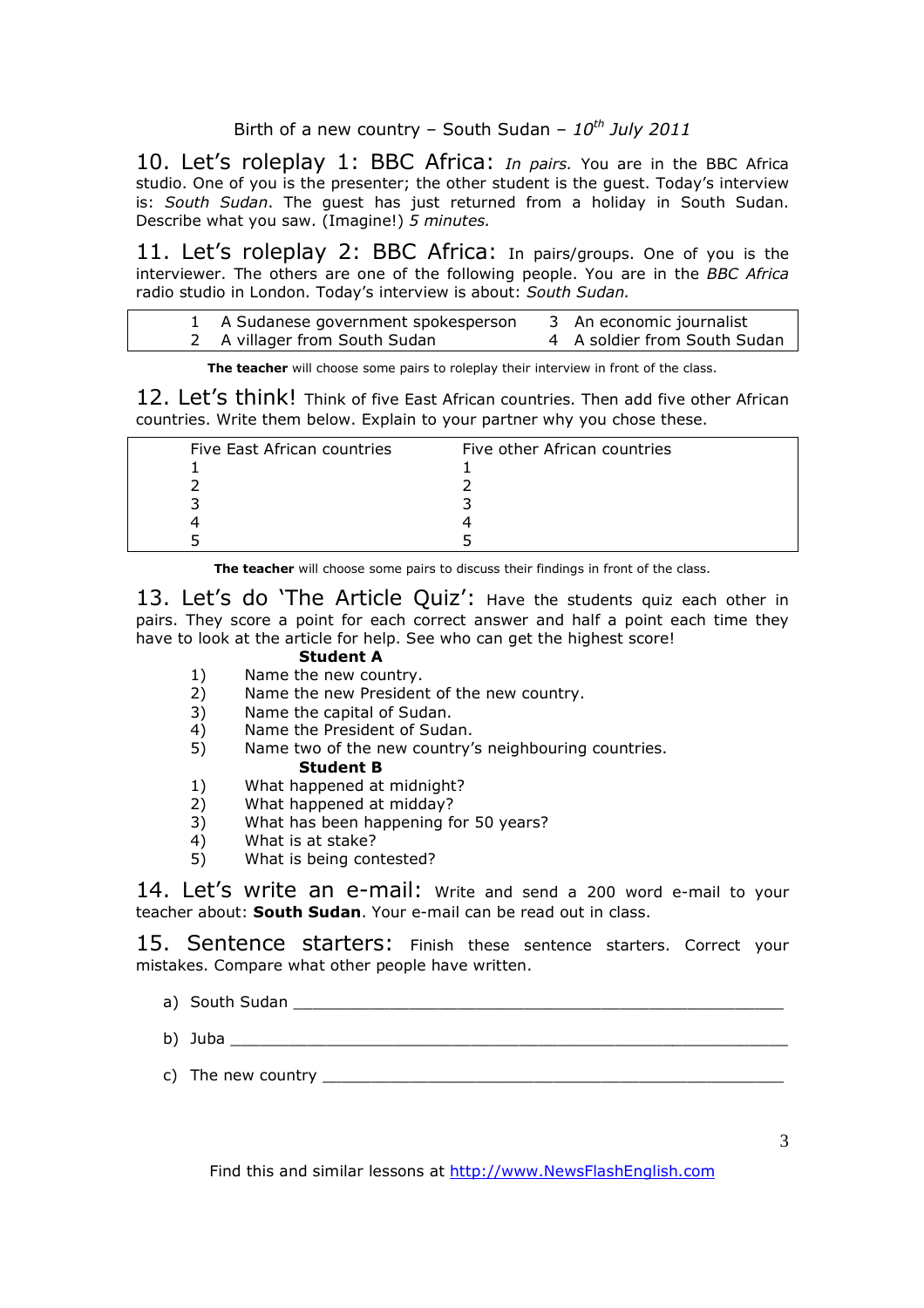# DISCUSSION

#### **Student A questions**

- 1) Did the headline make you want to read the article?<br>2) Will the USA honour its commitment to offer aid to S
- Will the USA honour its commitment to offer aid to Sudan?
- 3) What will happen about the Darfur situation in Sudan?
- 4) What is the geographical difference between the north and west of Sudan and South Sudan?
- 5) What other country is 'new'? Was it regionised by the United Nations?
- 6) Will Sudan continue to fight the new country? Explain.<br>7) Why is oil so important to both countries?
- Why is oil so important to both countries?
- 8) What do the residents of Khartoum possibly think?
- 9) Is Africa on your top ten travel destinations? Explain.
- 10) What three suggestions would you give the new South Sudanese President?

#### **Student B questions**

- 1) What do you think about what you read?
- 2) Would you like to visit South Sudan? Why? Why not?
- 3) Give three possible advantages of splitting the country of Sudan.
- 4) What three challenges might the new country experience?
- 5) How do you think South Sudan's neighbours feel about the new country?
- 6) Do you think the civil war will restart with Sudan?<br>7) What is the best solution to solving the border dis
- What is the best solution to solving the border dispute with Sudan?
- 8) How do the people of South Sudan feel about the creation of their new country? Explain.
- 9) Will Kenya become the new oil pipeline route for South Sudan? Explain.
- 10) Did you like this discussion?

# SPEAKING

### Let's discuss! South Sudan *Allow 10-15 minutes – As a class / small groups / pairs / 1 to 1*

Consider the following points to discuss:

#### **20 things about Sudan and South Sudan.**

The teacher can moderate the session.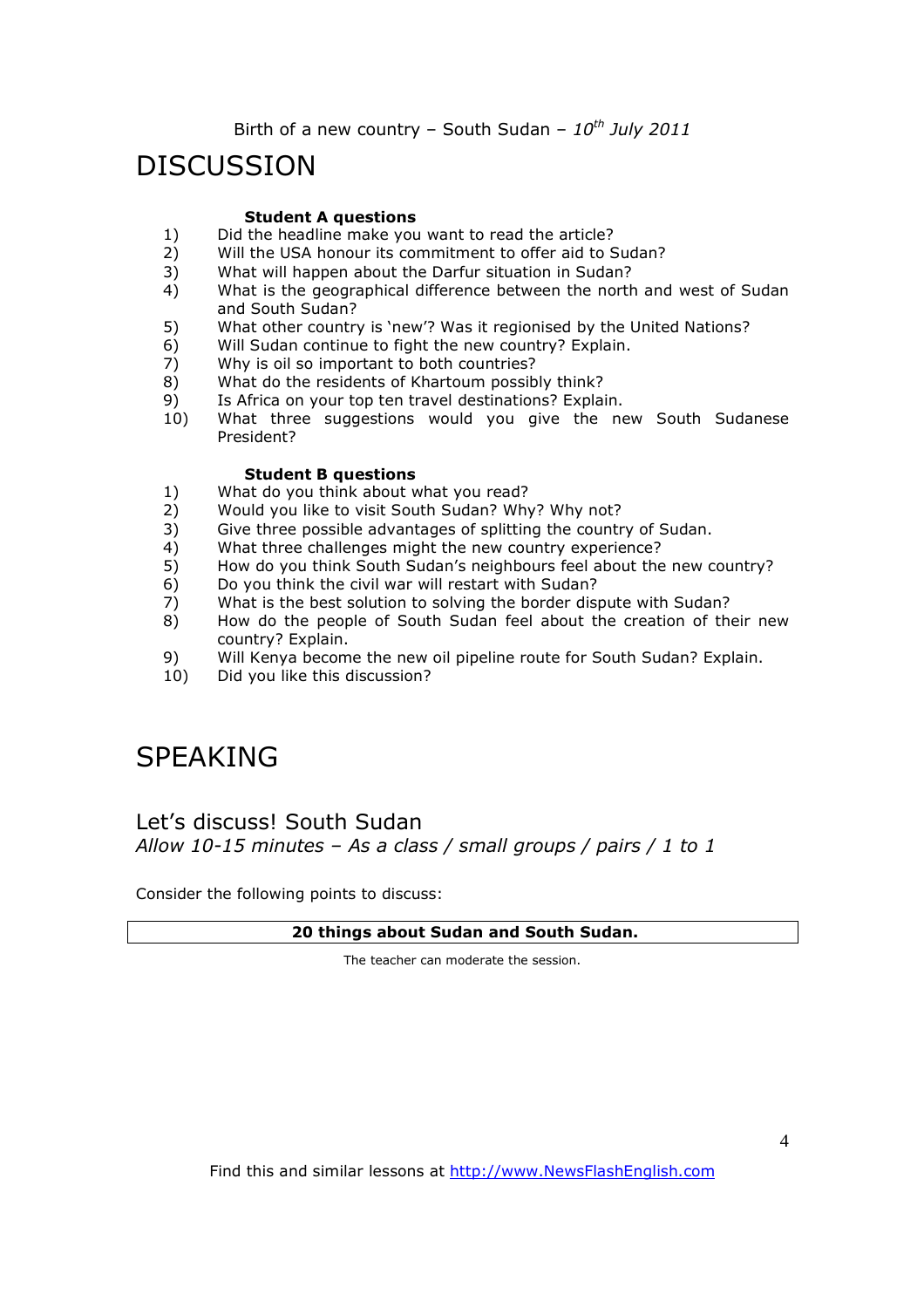# GAP FILL: READING:

*Put the words into the gaps in the text.* 

### Birth of a new country – South Sudan

*oil*

South Sudan has been celebrating its creation as a new independent East African (1)\_\_\_\_\_\_. The new (2)\_\_\_\_\_\_ celebrated in Juba, its new capital, on Saturday  $9<sup>th</sup>$  July 2011, raising its flag before tens of thousands of its (3) citizens. The country has finally managed to break free from Sudan following a bitter 50 year struggle involving civil war. "The eyes of the world are now on us," said South Sudanese President Salva Kiir, who was inaugurated during a scorching midday (4)\_\_\_\_\_. Kiir stressed that the people of South Sudan must advance their country together, and (5)\_\_\_\_\_ as countrymen first, casting aside allegiances to the dozens of  $(6)$  that reside there. With the creation of the new territory, South Sudan will for the first time be linked with sub-Saharan Africa. Uganda and Kenya are already laying strong economic ties with their northern (7) \_\_\_\_\_, an oil rich country that may one day ship its (8) to a Kenyan port, instead of through the pipelines controlled by Khartoum, capital of Sudan. *country cheering neighbour ceremony unite tribes nation*

 "From today our identity is southern and African, not Arabic and Muslim," read a hand painted sign that one man carried through the crowds. The new country celebrated at the stroke of midnight with (1) street parties. At midday, the speaker of parliament read a proclamation of independence as the (2) of Sudan was lowered and the flag of South Sudan was raised, sparking wild cheers from the crowds. The President of Sudan Omar al-Bashir, a (3)\_\_\_\_\_ unpopular man in Juba, arrived to a mixture of boos and (4) The stood beside Kiir and smiled throughout the ceremony, and said in a speech that he respected the south's choice to (5)\_\_\_\_\_. The U.S. has promised aid to Sudan if it allowed South Sudan to secede peacefully. However, military (6) in the contested border region of Abyei and new fighting in South Kordofan - a state in Sudan with many southsupporting  $(7)$  – risk a new north-south  $(8)$  . In Khartoum, the former capital of the South one newspaper headline read: "Time to let go." *conflict secede murmurs standoffs deeply residents flag raucous*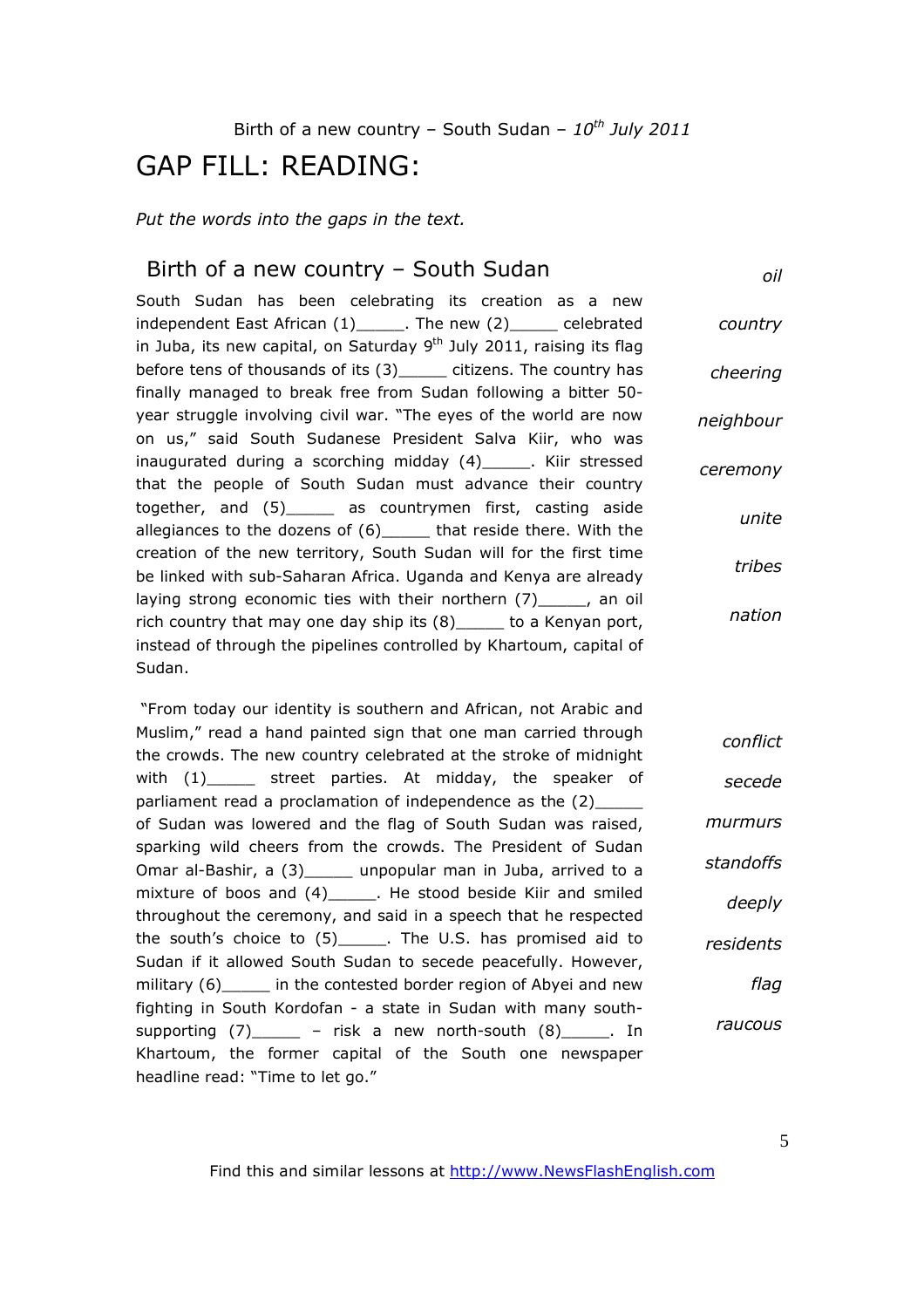# GAP FILL: LISTENING

*Listen and fill in the spaces.* 

### Birth of a new country – South Sudan

South Sudan has been celebrating its creation East African nation. The new country celebrated in Juba, , on Saturday 9<sup>th</sup> July 2011, raising its flag before tens of thousands of its cheering citizens. The country has finally managed to break free from Sudan following a bitter 50-year struggle "The eyes of the world are now on us," said South Sudanese President Salva Kiir, who was inaugurated during a scorching midday ceremony. Kiir stressed that the people of South Sudan must advance their country together, and unite as countrymen first, casting aside allegiances to the dozens of tribes that reside there. With the creation \_\_\_\_\_\_\_\_\_\_\_\_\_\_\_\_\_\_\_\_, South Sudan will for the first time be linked with sub-Saharan Africa. Uganda and Kenya are already laying \_\_\_\_\_\_\_\_\_\_\_\_\_\_\_\_\_\_\_\_ with their northern neighbour, an oil rich country that may one day ship its oil to a Kenyan port, instead of through the pipelines controlled by Khartoum, pipelines controlled by Khartoum, "From today our \_\_\_\_\_\_\_\_\_\_\_\_\_\_\_\_\_\_\_\_ and African, not Arabic and Muslim," read a hand painted sign that one man carried through the crowds. The new country celebrated at the stroke of midnight with raucous street parties. At midday, the speaker of parliament read a as the flag of Sudan was lowered and the flag of South Sudan was raised, sparking wild cheers from the crowds. The President of Sudan Omar al-Bashir, a deeply unpopular man in Juba, arrived to a mixture \_\_\_\_\_\_\_\_\_\_\_\_\_\_\_\_\_\_\_\_\_\_\_. He stood beside Kiir and smiled throughout the ceremony, and said in a speech that he respected the south's choice to secede. The U.S. has promised allowed South Sudan to secede peacefully. However, in the contested border region of Abyei and new fighting in South Kordofan - a state in Sudan with many south-supporting residents – risk a new northsouth conflict. In Khartoum, the former capital of the South one newspaper

headline read: " The set of the set of the set of the set of the set of the set of the set of the set of the s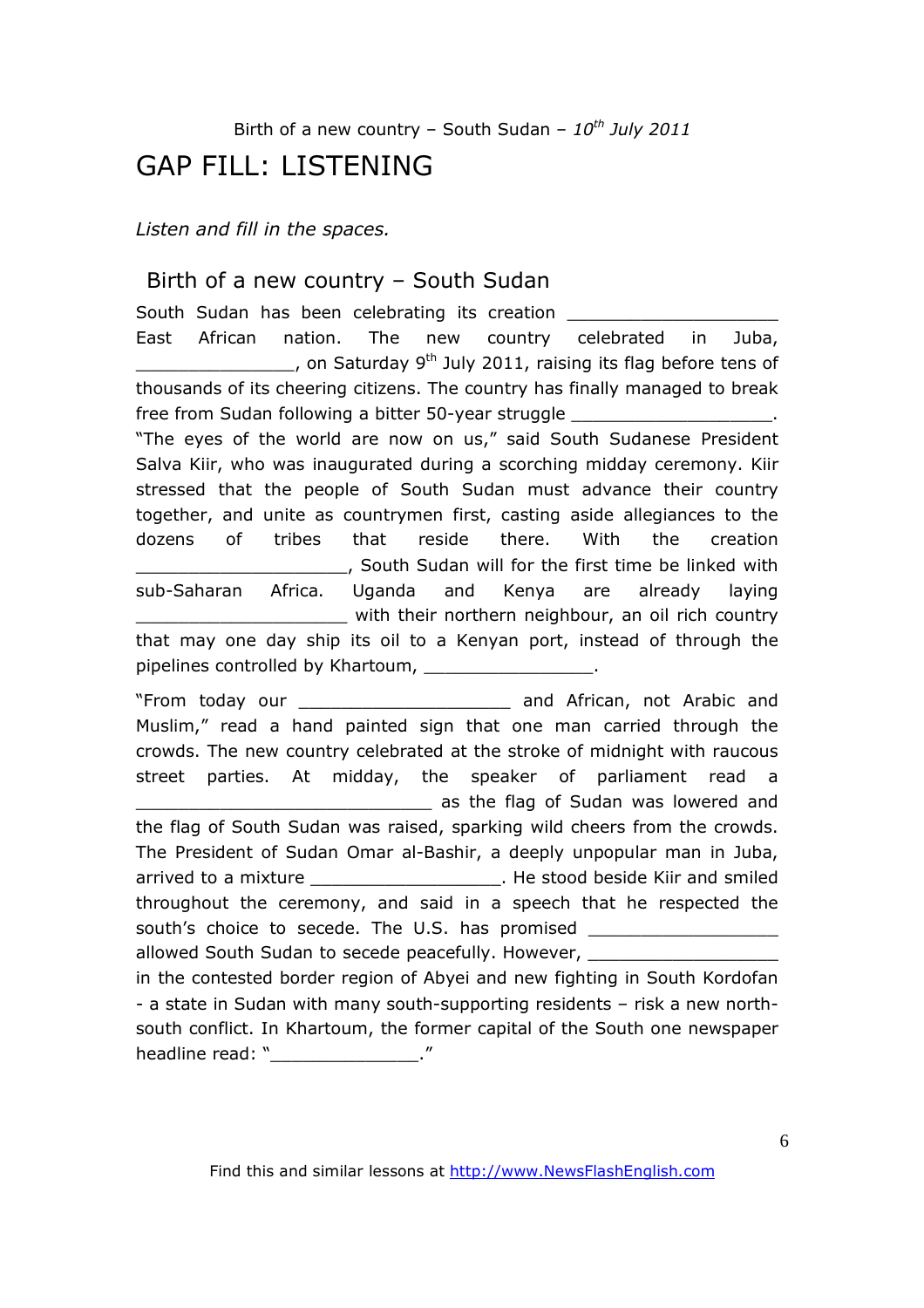# GRAMMAR

Put the words into the gaps in the text.

#### Birth of a new country – South Sudan *there*

South Sudan has been celebrating its creation as a new independent East African nation. The new country celebrated in Juba, its new capital, on Saturday  $9<sup>th</sup>$  July 2011, raising its flag before tens of thousands of its cheering citizens. The country has finally managed to break free  $(1)$  Sudan following a bitter 50year struggle involving civil war. "The eyes of the world are now on us," said South Sudanese President Salva Kiir, (2) was inaugurated during a scorching midday ceremony. Kiir stressed (3) the people of South Sudan (4) advance their country together, and unite as countrymen first, casting aside allegiances to the dozens of tribes that reside  $(5)$  .  $(6)$  the creation of the new territory, South Sudan will (7) the first time be linked with sub-Saharan Africa. Uganda and Kenya are already laying strong economic ties with (8) northern neighbour, an oil rich country that may one day ship its oil to a Kenyan port, instead of through the pipelines controlled by Khartoum, capital of Sudan. *that who from their must for with*

"From today (1)\_\_ identity is southern and African, not Arabic and Muslim," read a hand painted sign that one man carried through the crowds. The new country celebrated at the stroke of midnight with raucous street parties. (2)\_\_ midday, the speaker of parliament read a proclamation of independence (3) the flag of Sudan was lowered and the flag of South Sudan was raised, sparking wild cheers from the crowds. The President of Sudan Omar al-Bashir, (4)\_\_ deeply unpopular man in Juba, arrived to a mixture of boos and murmurs. (5) stood beside Kiir and smiled throughout the ceremony, and said in a speech that he respected the south's choice to secede. The U.S. has promised aid to Sudan (6)\_\_ it allowed South Sudan to secede peacefully. However, military standoffs (7) the contested border region of Abyei and new fighting in South Kordofan - a state in Sudan with many south-supporting residents – risk a new north-south conflict. In Khartoum, the former capital (8)\_ the South one newspaper headline read: "Time to let go." *a our as at in of he if*